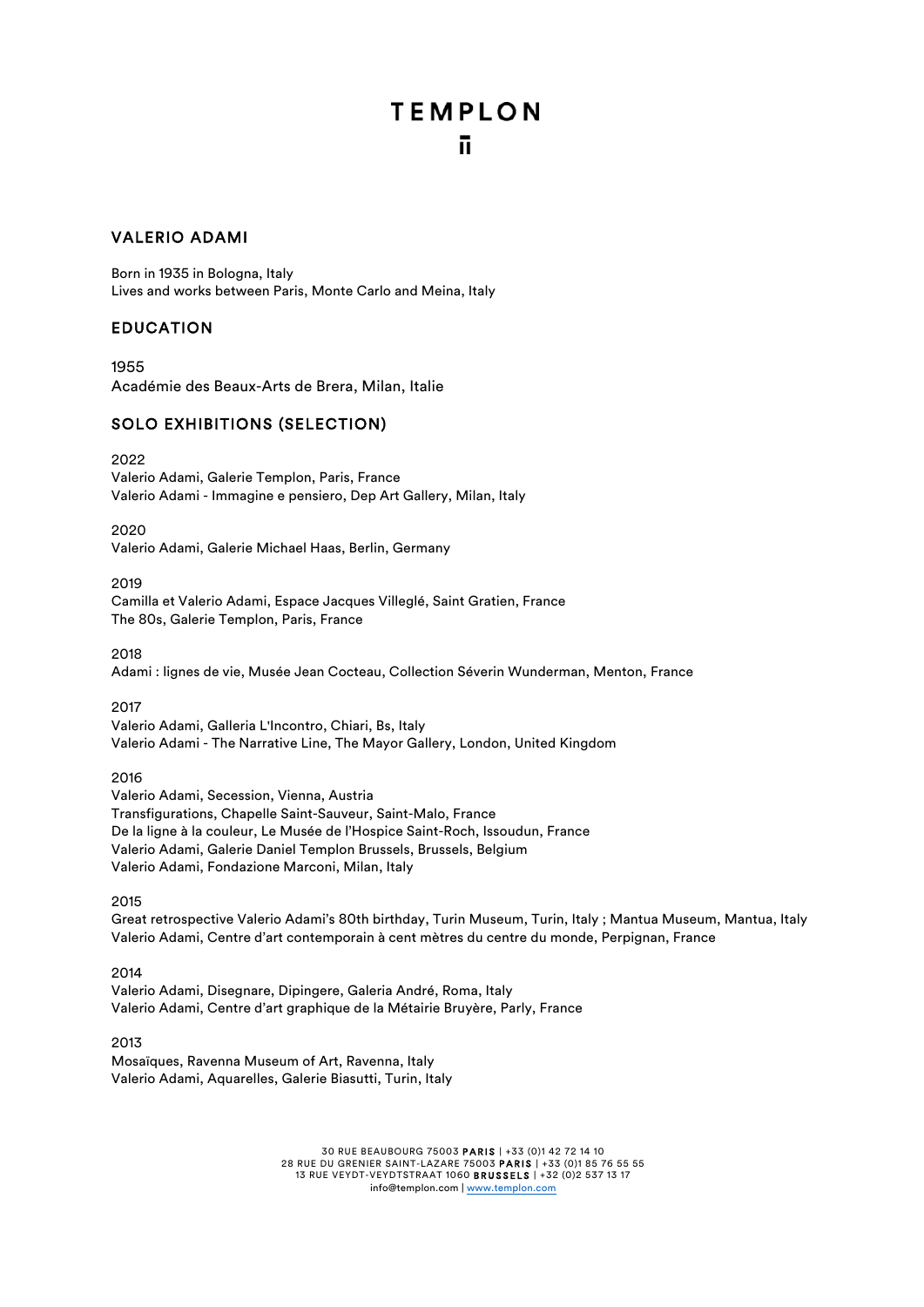#### 2012

Tableaux et dessins, Galerie Hass Ag, Zürich, Switzerland New Painting – Photographic Work from the Sixties, Galerie Daniel Templon, Paris, France Figure nel tempo, Galleria Tega, Milan, Italy Œuvres graphiques, Nev, Ankara, Turkey Valerio Adami, les années 1960, Galerie Laurent Strouk, Paris, France

2011

Quadri di lettura, Padiglione Italia, Venice Biennale, Venice, Italy Drawings, Galleria Usher arte, via della Zecca 15, Lucques, Italy Paintings, Claudio Poleschi Arte Contemporanea, Lucques, Italy Watercolours, Lucca Center of Contemporary Art, Lucques, Italy Opere 1971 – 2010, Museo Provinciale di Lecce, Lucques, Italy Galerie IUFM, 11th contemporary art biennale of Lyon, Lyon, France

#### 2010

Pinacoteca Comunale Casa Rusca, Locarno, Italy Boca Raton Museum of Art, Miami, USA Dessins, Impasse Beaubourg, Galerie Daniel Templon, Paris, France

2009 Valerio Adami: Postlude, The Mayor Gallery, London, UK

2008 Galerie Michael Haas, Berlin, Germany

2007 Jusqu'ici, Galerie Daniel Templon, Paris, France

2006 Valerio Adami, Galleria Biasutti Giampiero, Turin, Italy Adami d'après Adami, Museum of Contemporary Art, Lisbon, Portugal

2005

Valerio Adami, Fondation d'entreprise espace écureuil pour l'art contemporain, Toulouse, France

2004 Préludes et après-ludes, Galerie Daniel Templon, Paris, France Valerio Adami – Rétrospective, Frissiras Museum, Athens, Greece

#### 2002

Marlborough Gallery, New York City, USA Valerio Adami, Marlborough Monaco, Monaco Galerie Forsblom, Helsinki, Finland

2000

Valerio Adami – Opere 1990–2000, Galleria dello Scudo, Verona, Italy

1999

Pop Art, Tehran Museum of Contemporary Art, Teheran, Iran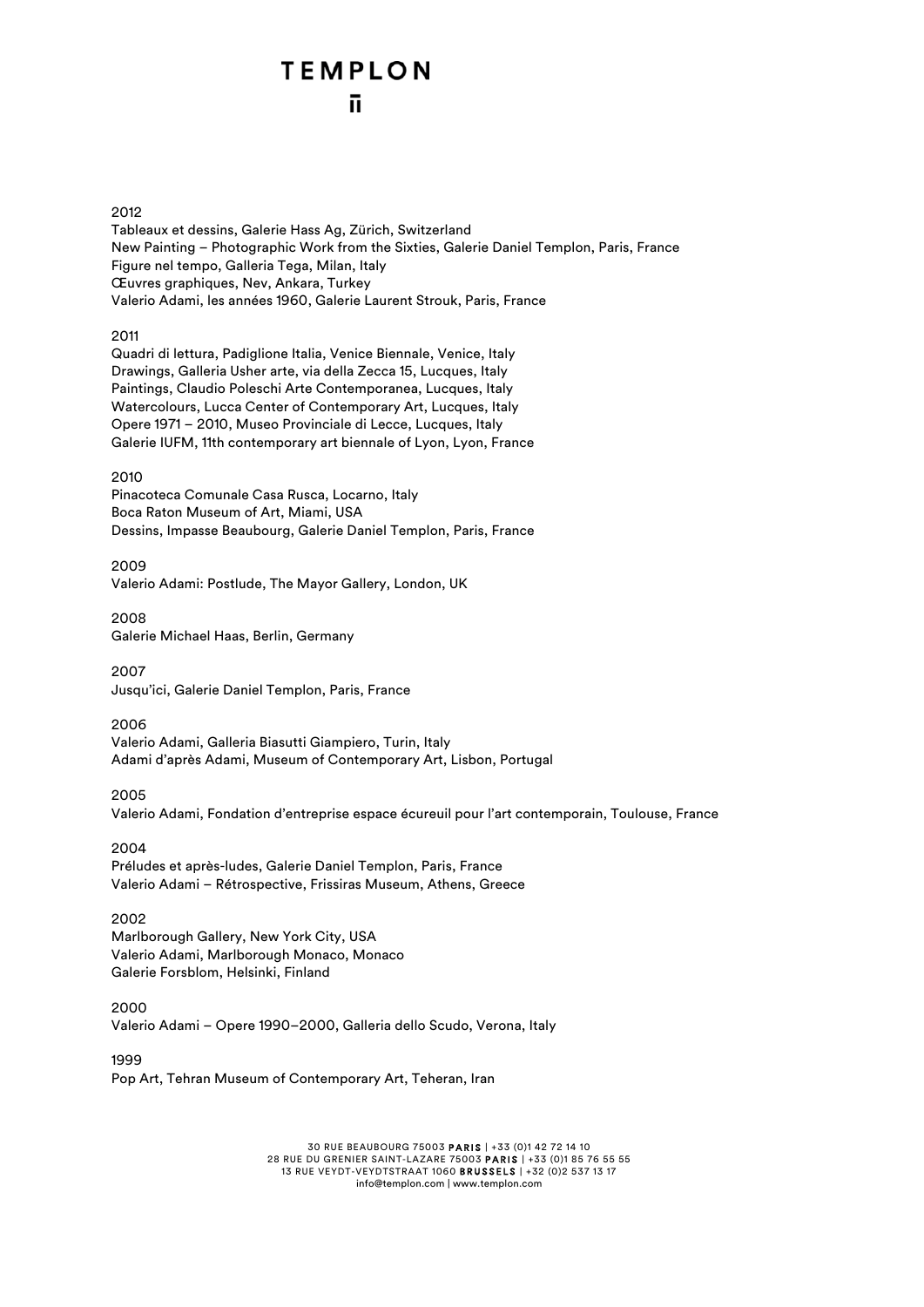La raccolta Spajani, GAMeC – Galleria d'Arte Moderna e Contemporanea di Bergamo, Bergamo, Italy

1998 Adami, Umberto du marino, Giuliano in Campania, Italy Museo de Bellas Artes de Buenos Aires, Buenos Aires, Argentina

1996 Palazzo delle Stelline, Milan, Italy Tel Aviv Museum of Art, Tel Aviv, Israel

1994 Magazzini del Sale, Sienne, Italy Palazzo Medici Riccardi, Florence, Italy Valerio Adami, rétrospective, Bochum Museum, Bochum, Germany

1990 IVAM, Centro Julio Gonzales, Valencia, Spain

1986 Valerio Adami, Palazzo Reale, Milan, Italy

1985 Valerio Adami, Centre Georges Pompidou, Paris, France

1984 Marisa Del Re Gallery, New York City, USA

1983 Galerie Maeght, Paris, France Fuji Television Gallery, Tokyo, Japan

1979 Museo d'Arte Moderno, Mexico City, Mexico Retrospective, Israel Museum, Jerusalem, Israel

1978 Dessins, Transgaarden de Hellrup, Copenhagen, Denmark

1976 Galerie Maeght, Barcelona, Spain CAPC musée d'art contemporain, Bordeaux, France

1975 Galerie Maeght, Zürich, Switzerland

1973 Valerio Adami – Kunstverein in Hamburg, Hamburg, Germany

1972 Galerie Maeght, Zürich, Switzerland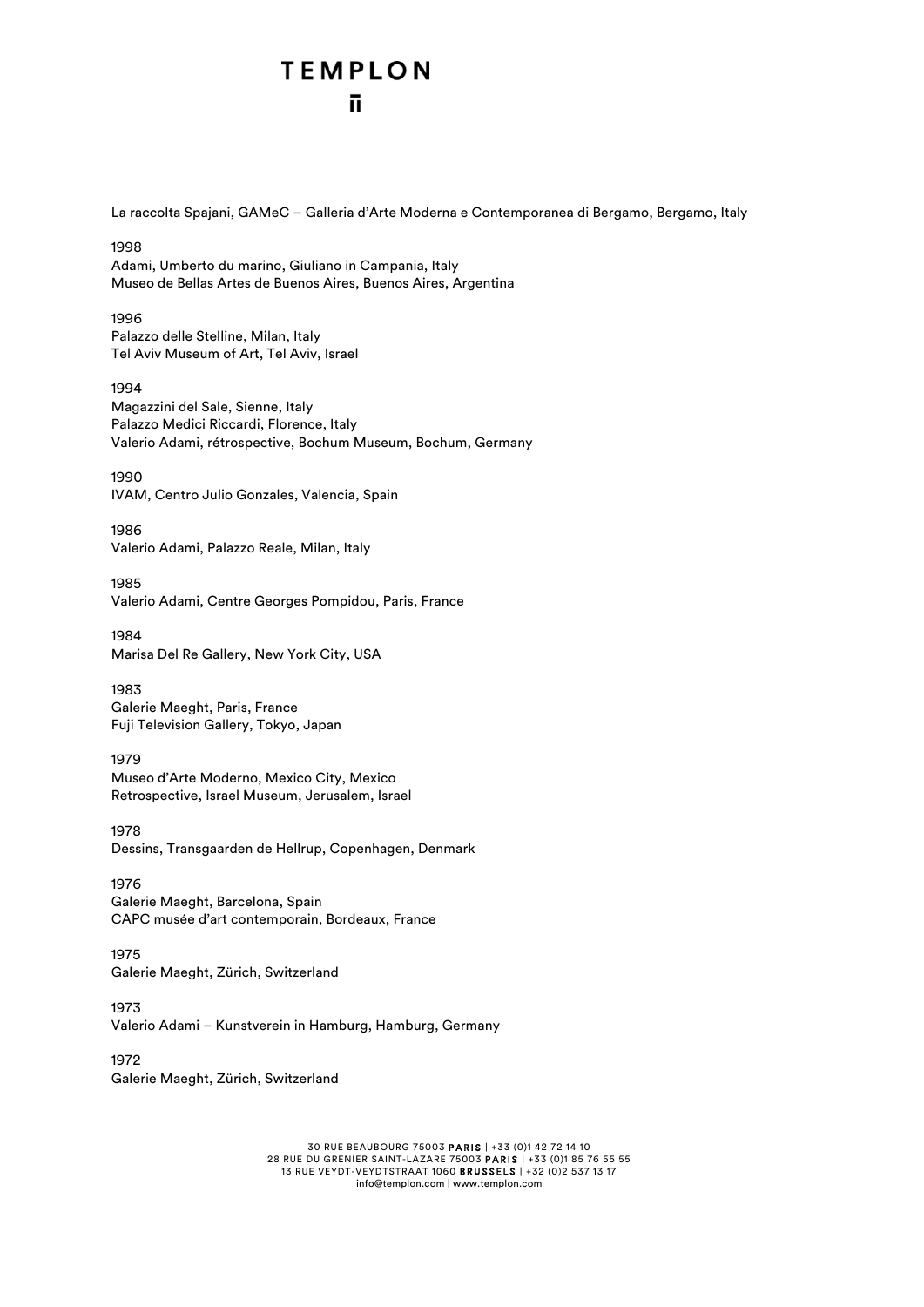Museo de Bellas Artes, Caracas, Venezuela Galerie Schmela, Düsseldorf, Germany

1970

Rétrospective, Musée d'Art Moderne de la Ville de Paris, Paris, France Galerie Maeght, Zürich, Switzerland

1966 Galleria Schwartz, Milan, Italy Galleria Marconi, Milan, Italy Brussels Museum of Fine Arts, Brussels, Belgium Museo de Bellas Artes, Caracas, Venezuela

1964 Galerie Krugier, Geneva, Switzerland

### GROUP EXHIBITIONS (SELECTION)

2022

Collection Collective ACMCM, à cent mètres du centre du monde, Centre d'Art Contemporain, Perpignan, France

2021

No More Boring Art! The Other Side, S.M.A.K., Ghent, Belgium Narrative Figuration 60s – 70s, Richard Taittinger Gallery, New York City, USA Dérives, Galerie Popy Arvani, Paris, France

2020

Figurez-vous… Adami, Erro, Guyomard, Klassen, Palais des Arts et du Festival, Dinard, France "Nous sommes faits de l'étoffe de nos rêves et notre petite vie est entourée de sommeil", Galerie Popy Arvani, Paris, France

Arte moltiplicata, Gió Marconi Gallery, Milan, Italy

2019

Un monde, un seul, pour demeure, FRAC Aquitaine, Bordeaux, France Histoire de l'art cherche personnages…, CAPC - Musée d'art contemporain, Bordeaux, France Demons in Line, Team Gallery, New York City, USA The Pictionary individual, Harkawik, Los Angeles, USA

2018

Io sono una poesia. Parole sui muri e le arti negli anni Sessanta tra Modena e Reggio Emilia, Musei Civici di Modena, Modena, Italy Testimonianze - Composizioni Materiche E Oggettuali Dagli Anni '60 Ad Oggi, Galleria d'Arte 2000 & Novecento, Reggio Emilia, Italy Pictures without Shadows - A selection from the Kemp Collection, Museum Kunstpalast, Düsseldorf, Germany

2017

40th anniversary. Twentieth Century Art Collection. 1977-2017, Museo de Arte Contemporaneo de Alicante (MACA), Alicante, Spain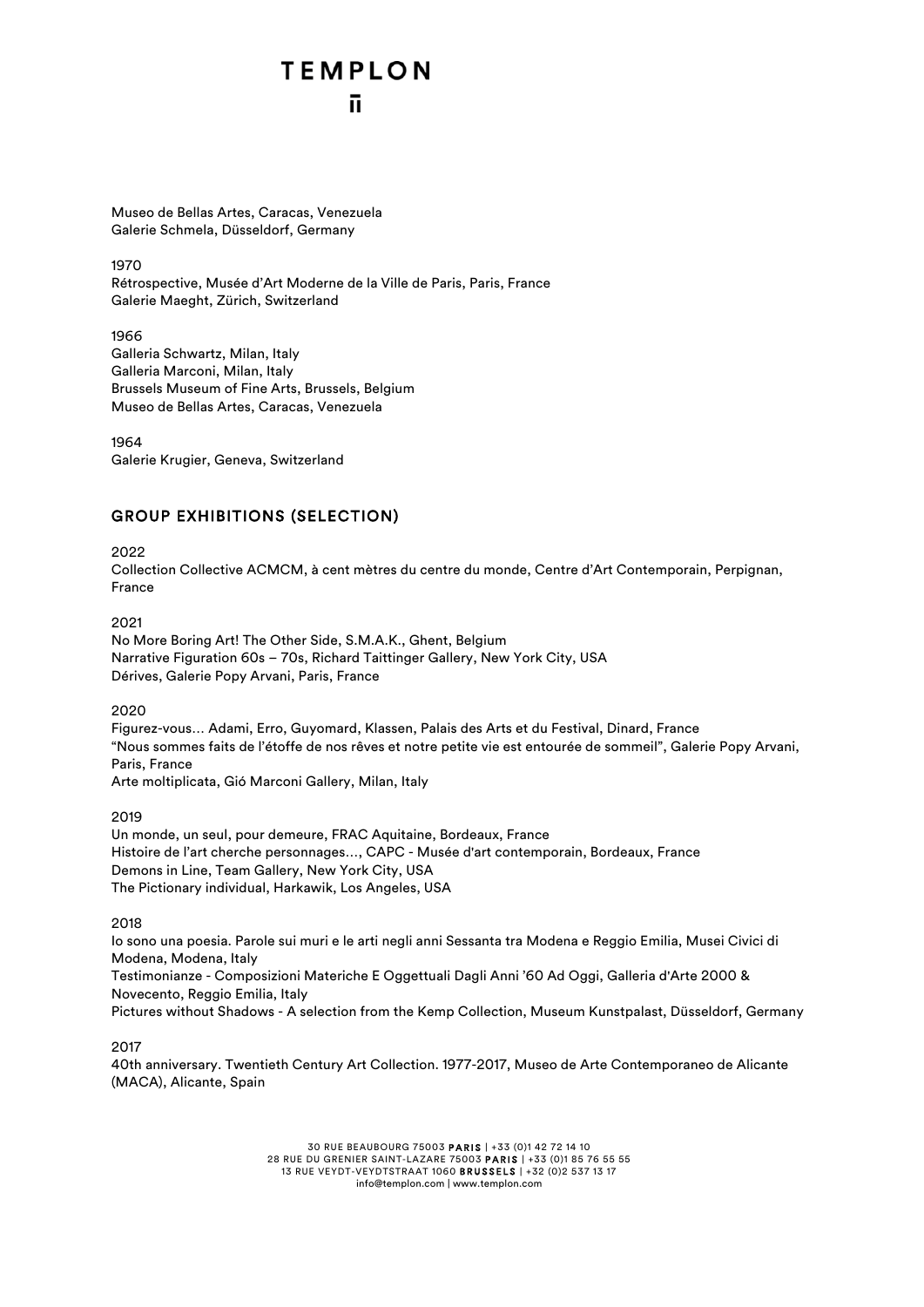HOP!, Musée d'Ixelles, Bruxelles, Belgium Exposition de l'été, Galerie Popy Arvani, Paris, France Giugno Italiano, nm>contemporary, Monaco, Monaco Landscapes. Declinazioni in giallo e in verde, Galleria d'Arte 2000 & Novecento, Reggio Emilia, Italy Nummeriert Und Handsigniert - Ausgewaehlte Graphik Und Skulptur, Die Galerie – Frankfurt, Germany Georges Pompidou, Une aventure du regard et de l'art, Domaine national de Chambord, France La Nouvelle Figuration Européenne : 1964 - 1976, Galerie du Griffon, Neuchâtel, Switzerland Mondalité, Fondation Boghossian-Villa Empain, Bruxelles, Belgium

#### 2016

ROSSO, Anna Maria Consadori, Milan, Italy Sternstunde - 100 Zeichnungen, Galerie Michael Haas, Berlin, Germany Italia Pop. L'Arte Negli Anni Del Boom, Fondazione Magnani Rocca, Parme, Italy Minimenta 2016, Galerie Popy Arvani, Paris, France Perdidos en la ciudad/ La vida urbana en las colecciones del IVAM, Institut Valencià d'Art Modern (IVAM), Valencia, Spain Italian Pop, Tornabuoni Art London, London, UK Adami, Del Pezzo, Schifano, Tadini (50 anni dopo…), Fondazione Marconi, Milan, Italy Juste pour le plaisir (A&B), Centre d'art contemporain à cent mètres du centre du monde, Perpignan, France

#### 2015

The Silo, Garth Greenan Gallery, New York City, NY, USA Cart(E), Galleria Cart, Monza, Italy 1965-2015. 50 anni dallo Studio Marconi alla Fondazione Marconi, Fondazione Marconi, Milan, Italiy Arte contemporáneo en la colección Himalaya, Museo de Albacete, Albacete, Spain Figuration Narrative : Paris 1960-1975, Art Collection S.à r.l, Luxembourg, Luxembourg INTIMATE SPHERES, MA Galerie, Paris, France

#### 2014

Figuration narrative, Adami, Erro, Klasen, Monory, Morteyrol, Velickovic, Atelier Gabrielle, Salernes, France Estampes et œuvres sur papier, Galerie Atelier 28, Lyon, France

2013

Collection LGR, MAMAC, Nice, France Foire Européenne d'Art Contemporain, Parc des expositions, Strasbourg, France

2010

Arte Svelata, Palazzo Magnani, Reggio nell'Emilia, Italy

2009

Riccardo Licata e gli amici di Venezia e Parigi, Palazzo della Promotrice delle Belle Arti, Turin, Italy Pop, Polit und Pin ups. Pop Art Grafik aus der Sammlung Beck, Städtische Galerie Bietigheim-Bissingen, Bietigheim- Bissingen, Germany

Fixsterne: 100 Jahre Kunst auf Papier, Stiftung Schleswig-Holsteinische Landesmuseen, Schloss Gottorf, Schleswig, Germany

Hot Spots, Rio de Janeiro, Brazil ; Milan, Turin, Italy ; Los Angeles, USA ; Zürich, Switzerland

Passion d'art, Collection privées Musée Éphémère, Montélimar, France

Italics: Italian Art between Tradition and Revolution 1968–2008, Museum of Contemporary Art of Chicago, Chicago, USA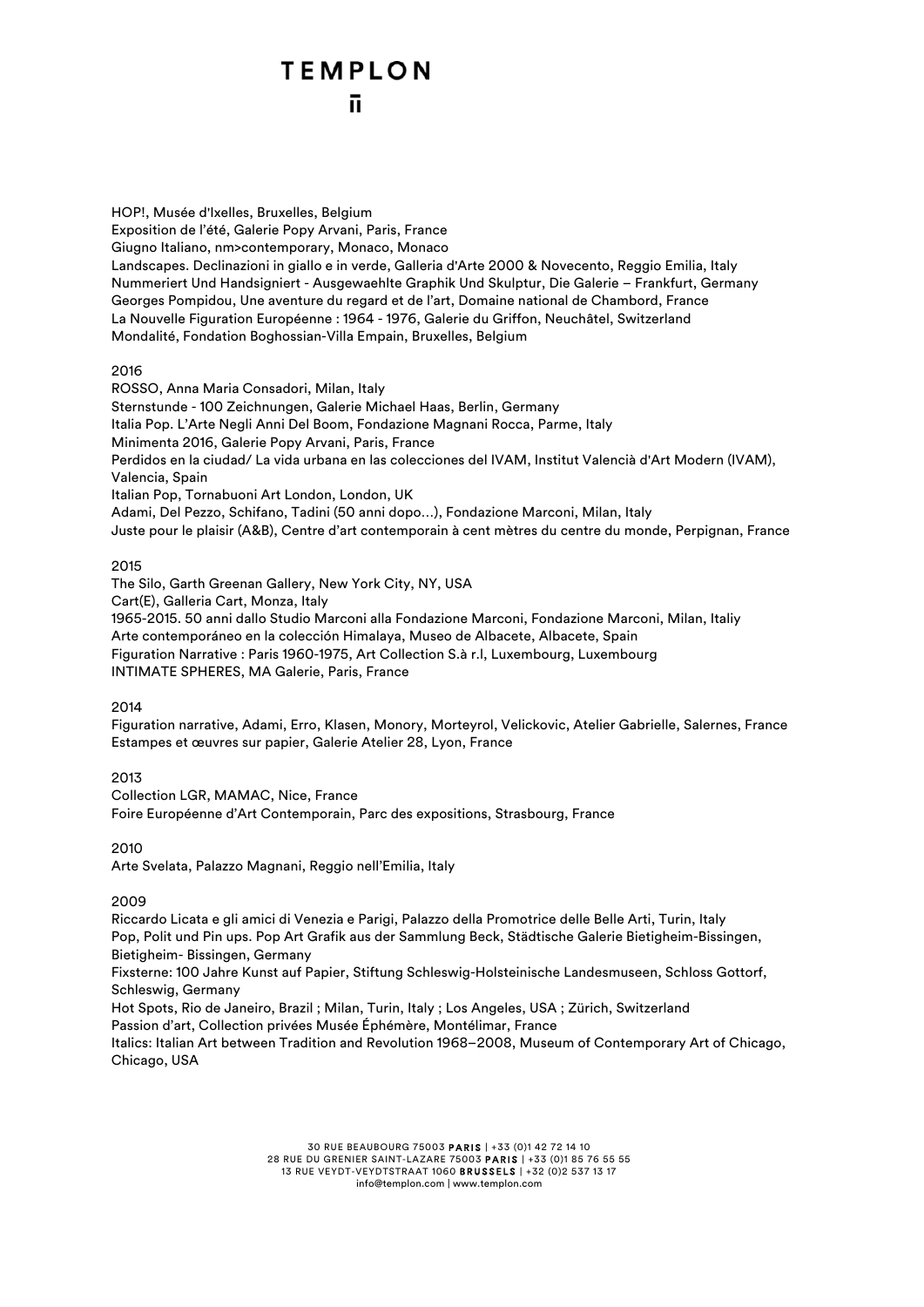#### 2008

La Figuration narrative, Grand Palais, Paris, France Signe écriture signe, Musée d'art moderne et contemporain, Liège, Belgium Time & Place, Milano–Torino 1958–1968, Moderna Museet, Stockholm, Sweden Camilla et Valério Adami, Elsa Triolet and Louis Aragon's house, Saint-Arnoult-en-Yvelines, France

#### 2007

Arte italiana 1968–2007 Pittura, Palazzo Reale, Milan, Italy

#### 2006

Selecció del fons de la galeria, Art Vall, Andorra la Vella, Andora Italian Pop, Mayor Gallery, London, UK Artists and Their Models, Hong Kong Museum of Art, Hong Kong, China Arbeiten auf Papier, Galerie Michael Haas, Berlin, Germany Marlborough Monaco, Monaco

#### 2005

Anthropography III, Frissiras Museum, Athens, Greece Obras Maestras del Siglo XX en las Colecciones del IVAM, Museo de Arte Contemporáneo Esteban Vicente, Segovia, Spain Hommage à Matisse, Artiscope, Brussels, Belgium Bologna contemporanea, Galleria d'Arte Moderna, Bologna, Italy Eye of the Storm: The IMMA Collection, Irish Museum of Modern Art, Dublin, Ireland Pop Art Italia, Galleria Civica di Modena, Modena, Italy

#### 2004

Suggestioni astratte e figurative, Galleria d'Arte 2000 & Novecento, Reggio nell'Emilia, Italy Walter Benjamin und die Kunst der Gegenwart / Schrift – Bilder – Denken, Haus am Waldsee, Berlin, Germany Christmas Art Gifts, Artiscope, Brussels, Belgium Frissiras Museum, Athens, Greece

#### 2003

Anthropogeography – The Human Figure at the Beginning of the 21st Century, Frissiras Museum, Athens, Greece Marlborough Monaco, Monaco

#### 2000

Une ville – une collection, Centre de la gravure et de l'image imprimée, La Louvière, France

#### 1996

Festival de Spoleto, Perugia, Italy Acquisitions récentes du Musée National d'Histoire et d'Art, Casino Luxembourg, Forum d'art contemporain, Luxembourg, Luxembourg

#### 1995

46th International Art Exhibition, Venice Biennale, Venice, Italy

#### 1989

Une histoire de collection : dons 1984–1989, Museum of Contemporary Art, Montreal, Canada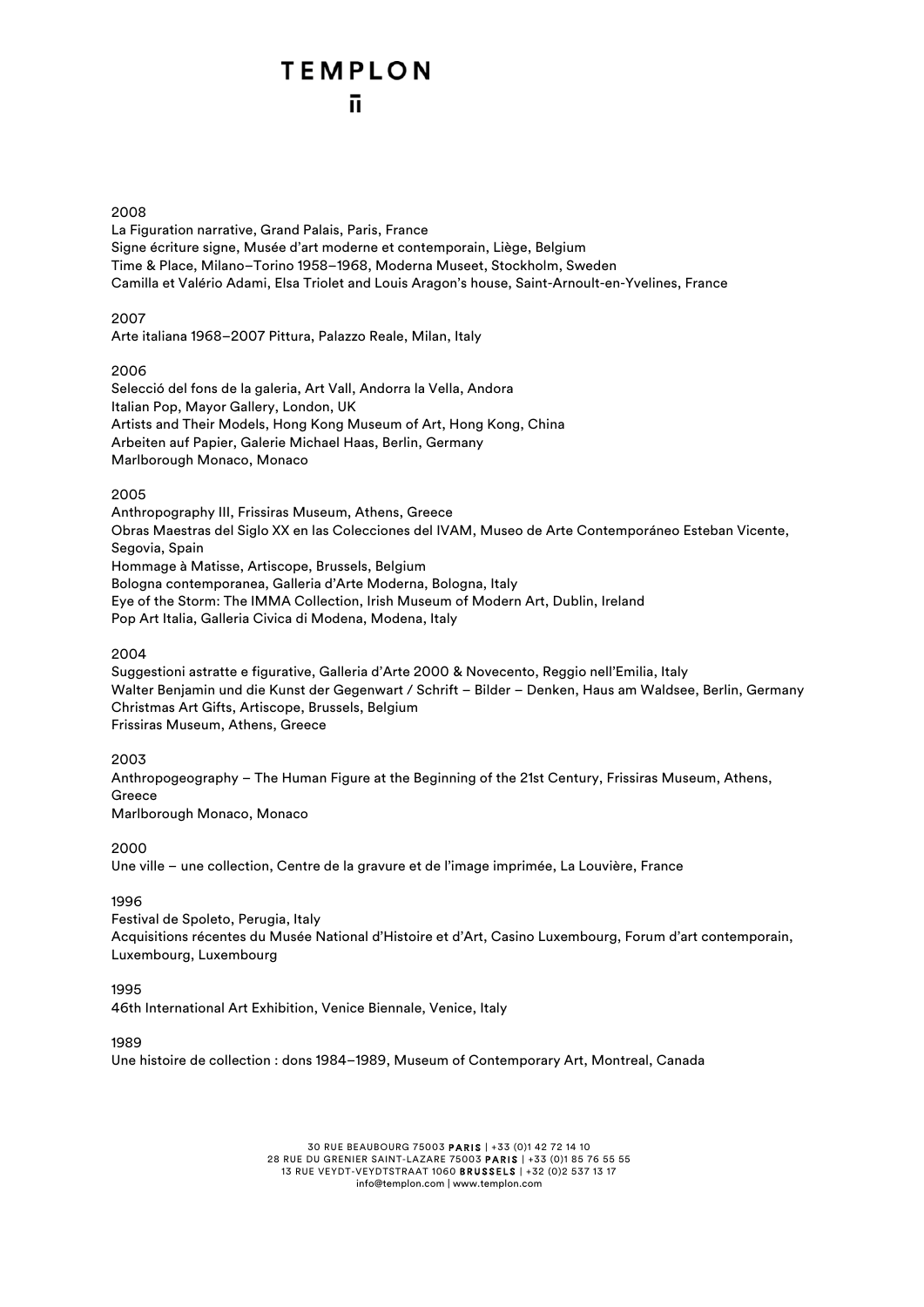#### 1988

Gran Pavese, The Flag Project, M HKA Museum voor Hedendaagse Kunst Antwerpen, Antwerp, Belgium

#### 1987

Hommage à Ferrari, Fondation Cartier pour l'art contemporain, Paris, France

#### 1985

13th Paris Biennale, Paris, France

#### 1078

Le Disque, médium artistique : du futurisme à l'art conceptuel, Museum of Contemporary Art, Montreal, Canada From Nature to Art, from Art to Nature, Venice Biennale, Venice, Italy

1977 Documenta IV, Kassel, Germany

1968 Venice Biennale, Venice, Italy

1964 Documenta III, Kassel, Germany I Massacri privati, Galleria Schwartz, Milan, Italy

1961 Italian Artists, Cambridge Art Association, Boston, USA

1960 Young Italian Painters, Kamakura Museum of Modern Art, Kamakura, Japan

### PUBLIC COLLECTIONS (SELECTION)

Staatliche Graphische Sammlung, Munich, Germany Städtische Kunsthalle Mannheim, Mannheim, Germany Musée des beaux-arts, Bruxelles, Belgium Musée d'art moderne, Liège, Belgium Museum van Heedendaagse Kunst, Gand, Belgium IVAM – Museo de Arte Moderno, Valence, Spain Fondaccion Miro, Barcelone, Spain Museum of Modern Art, Minneapolis, US Museum of Modern Art, Pittsburg, US Mc. Crory Corporation, New York City, US Amos Anderson Art Museum, Helsinki, Finland Aboa Vetus & Ars Nova Museum, Turku, Finland Maija and Urpo Lahtinen Foundation, Villa Urpo, Tampere, Finland Fondation Maeght, Saint-Paul-de-Vence, France Fonds national d'art contemporain, Paris, France Musée d'art moderne de la ville de Paris, Paris, France Musée d'art moderne de Grenoble, Grenoble, France